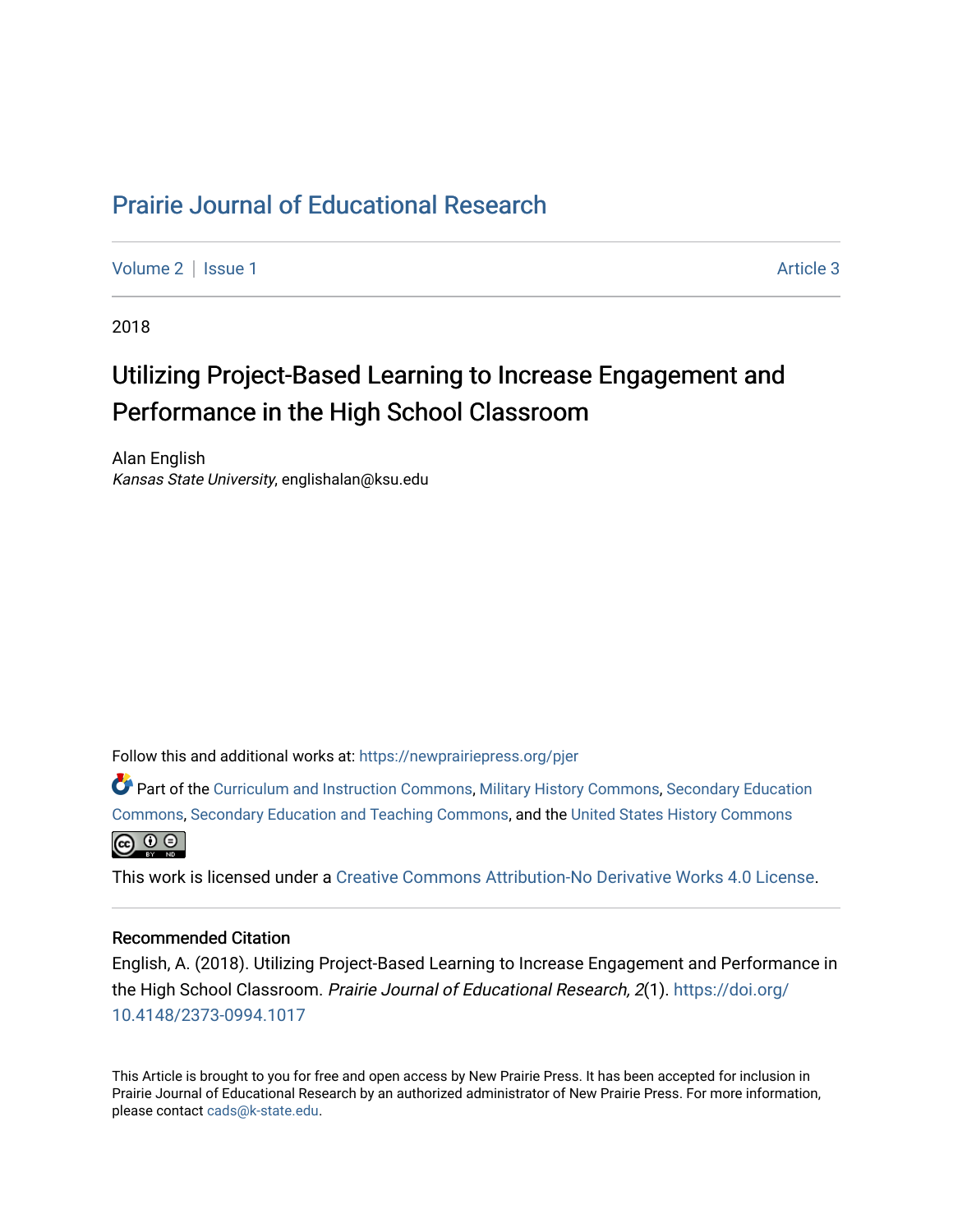## Utilizing Project-Based Learning to Increase Engagement and P erformance in the High School Classroom

## Abstract

## Abstract

Project-based learning was incorporated into a high school American History course unit where students were expected to write an original history of the Vietnam War based exclusively on primary sources. Throughout the school year, students working as a collective unit worked to raise funds at school events for the purpose of surprising a class guest speaker, a Vietnam veteran, with a sponsored flight to Washington D.C. through Kansas Honor Flights. In addition to creating an experience of civic participation, student engagement (as measured by rate of completion of the project) and performance (as measured by average grade on the project) were tracked. Statistically significant improvements with a moderate effect size were found in student engagement as compared to previous school years. No statistically significant improvements in student performance were demonstrated. Results support previous literature linking project-based learning to increased student engagement but potentially indicate that student performance is best manipulated by an alternative mechanism.

## Keywords

Project-based learning, Civic participation, Engagement, Performance, Social studies, Vietnam, Kansas Honor Flights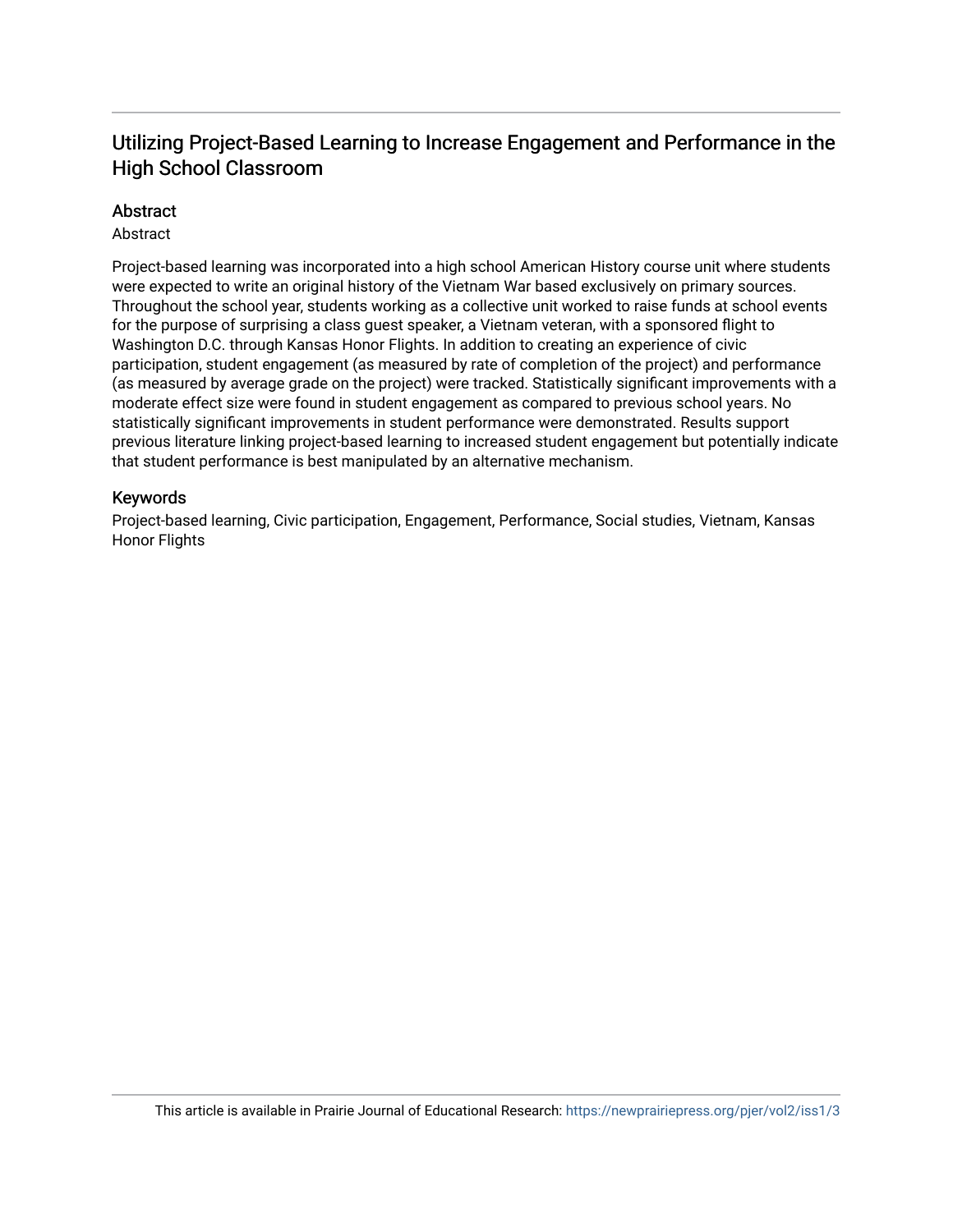# **Utilizing Project-Based Learning to Increase Engagement and Performance in the High School Classroom**

## **Alan English**

*Project-based learning was incorporated into a high school American History course unit where students were expected to write an original history of the Vietnam War based exclusively on primary sources. Throughout the school year, students working as a collective unit worked to raise funds at school events for the purpose of surprising a class guest speaker, a Vietnam veteran, with a sponsored flight to Washington D.C. through Kansas Honor Flights. In addition to creating an experience of civic participation, student engagement (as measured by rate of completion of the project) and performance (as measured by average grade on the project) were tracked. Statistically significant improvements with a moderate effect size were found in student engagement as compared to previous school years. No statistically significant improvements in student performance were demonstrated. Results support previous literature linking project*based learning to increased student engagement but potentially indicate that student *performance is best manipulated by an alternative mechanism.*

#### **Introduction**

As a former high school teacher, my greatest struggle with student outcomes was not with inability but disengagement. When students failed my class, it was all too often not because of low scores on a multitude of assignments or inability to grasp key concepts. Rather, it was because far too many assignments were never handed in, far too many classes were missed, or a student lacked the engagement to put forth a legitimate effort. It was my observation that many of these students struggled to see a purpose in the education being offered to them or meaning to their attendance in school. My experiences as a high school teacher are not in isolation. In fact, it has been indicated that, "40 to 60 percent of high school students are chronically disengaged; they are inattentive, exert little effort, do not complete tasks, and claim to be bored" (National Research Council, 2004, p. 18). Additionally, Larson (2000) described America's youth as displaying "boredom, alienation, and disconnection" (p. 170). What's more, the stakes of improving student engagement are high. Marks (2000) reported, "Students who are engaged with school are more likely to learn, to find the experience rewarding, to graduate, and to pursue higher education" (p. 154). Indeed, educators, education reformers, and anyone concerned with youth development cannot afford to ignore student engagement. Larson (2000) stated, "A central question of youth development is how to get adolescents' fires lit, how to have them develop the complex of dispositions and skills needed to take charge of their lives" (p. 170). As a high school teacher, this is perhaps the most central issue for which I sought a solution.

One potential solution to this chronic problem of student disengagement is project-based learning (PBL). While there is no universally accepted definition of PBL, one commonly-cited list of criteria of PBL is that of Gijbels, Dochy, Vanden Bossche, and Segers (2005):

1. Learning is student-centered.

- 2. Learning occurs in small student groups.
- 3. A tutor is present as a facilitator or guide.
- 4. Authentic problems are presented at the beginning of the learning sequence,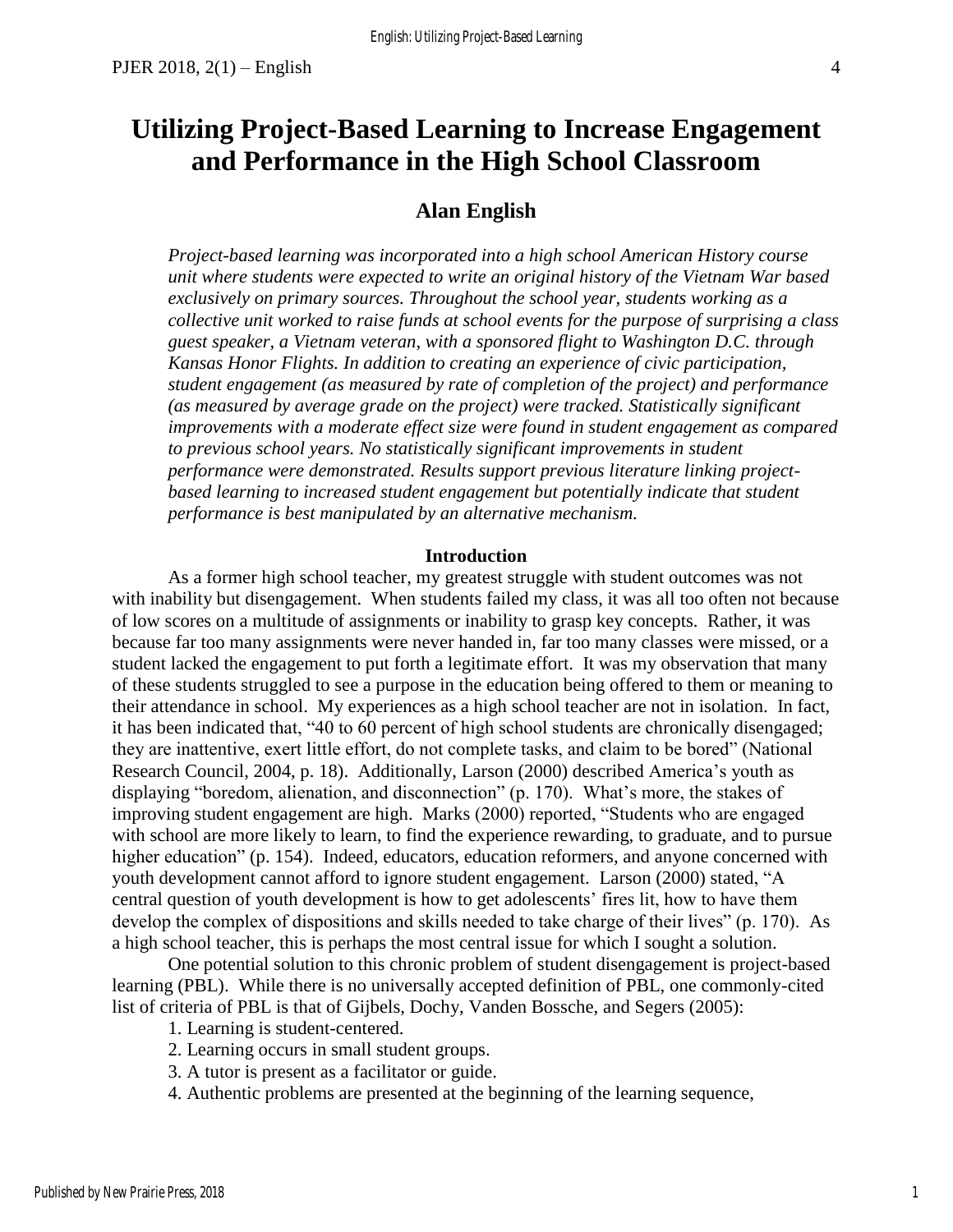before any preparation or study has occurred.

5. The problems encountered are used as tools to achieve the required knowledge and the problem-solving skills necessary to eventually solve the problems.

6. New information is acquired through self-directed learning (pp. 29-30).

Whatever definition used, broadly speaking, PBL aims to give students more direct control over their learning experience by presenting them with authentic problems that they and their peers are collaboratively responsible for finding solutions. The aim of this paper is to demonstrate the application of a civic participation-themed PBL in a high school American history classroom and assess with a quasi-experimental design the effectiveness of the PBL in improving student behavioral engagement and student performance.

## **Literature Review**

#### **Defining Engagement**

One of the most challenging aspects of studying student engagement is determining precisely what behaviors constitute a demonstration of engagement or disengagement. Furthermore, not all engagement is created equally. Engagement among students has been shown to be multifaceted in nature. One of the most common methods of dichotomization of engagement in an academic context is into the categories of behavioral, emotional, and cognitive engagement (Fredricks, Bluemenfeld, & Paris, 2004). Behavioral engagement is demonstrated by involvement, attendance, and effort in classroom activities (Fredricks, 2011). Most notably to this study, behavioral engagement has been previously measured by the completion of academic assignments (Connell, Spencer, & Aber, 1994; Finn & Rock, 1997; Fredricks et al, 2004). Emotional engagement includes prevalent positive emotions such as belonging, happiness, and interest as opposed to negative emotions such as isolation, anxiety, or boredom. Finally, cognitive engagement is defined as a willingness to put forth cognitive energies to understand complex ideas (Fredricks, 2011). Due to the multifaceted nature of student engagement, isolating factors that can demonstrate an influence upon engagement can prove problematic. This study, however, will emphasize behavior management and its role in completing assignments within a class.

#### **Benefits of Project-Based Learning**

Project-based learning (PBL) has been tied to a host of educational benefits. For example, PBL courses have demonstrated higher test scores in an Advanced Placement U.S. Government and Politics (Parker et al., 2013), science (Geier, Blumenfeld, Marx, Krajcik, Fishman, Soloway, & Clay-Chambers, J, 2008), and college entry-level chemistry (Barak & Dori, 2004). PBL has also demonstrated improved content knowledge and retention in a high school economics course (Mergendoller, Maxwell, & Bellisimo, 2006) as well as a master's level teacher education course (Garcia, 2016). PBL has been demonstrated to promote greater tolerance in diverse classrooms (Voronchenko, Klimenko, & Kostina, 2015). Additionally, in survey data collected in a graduate level PBL course, students demonstrated improved "responsibility, problem solving, self-direction, communication, and creativity" (Wurdinger & Qureshi, 2014, p. 283). In the same study, however, students demonstrated no benefits in "time management, collaboration, and work ethic" (Wurdinger & Qureshi, 2014, p. 283). Collectively, it can be seen that PBL represents a promising teaching methodology that justifies further research into its potential benefits.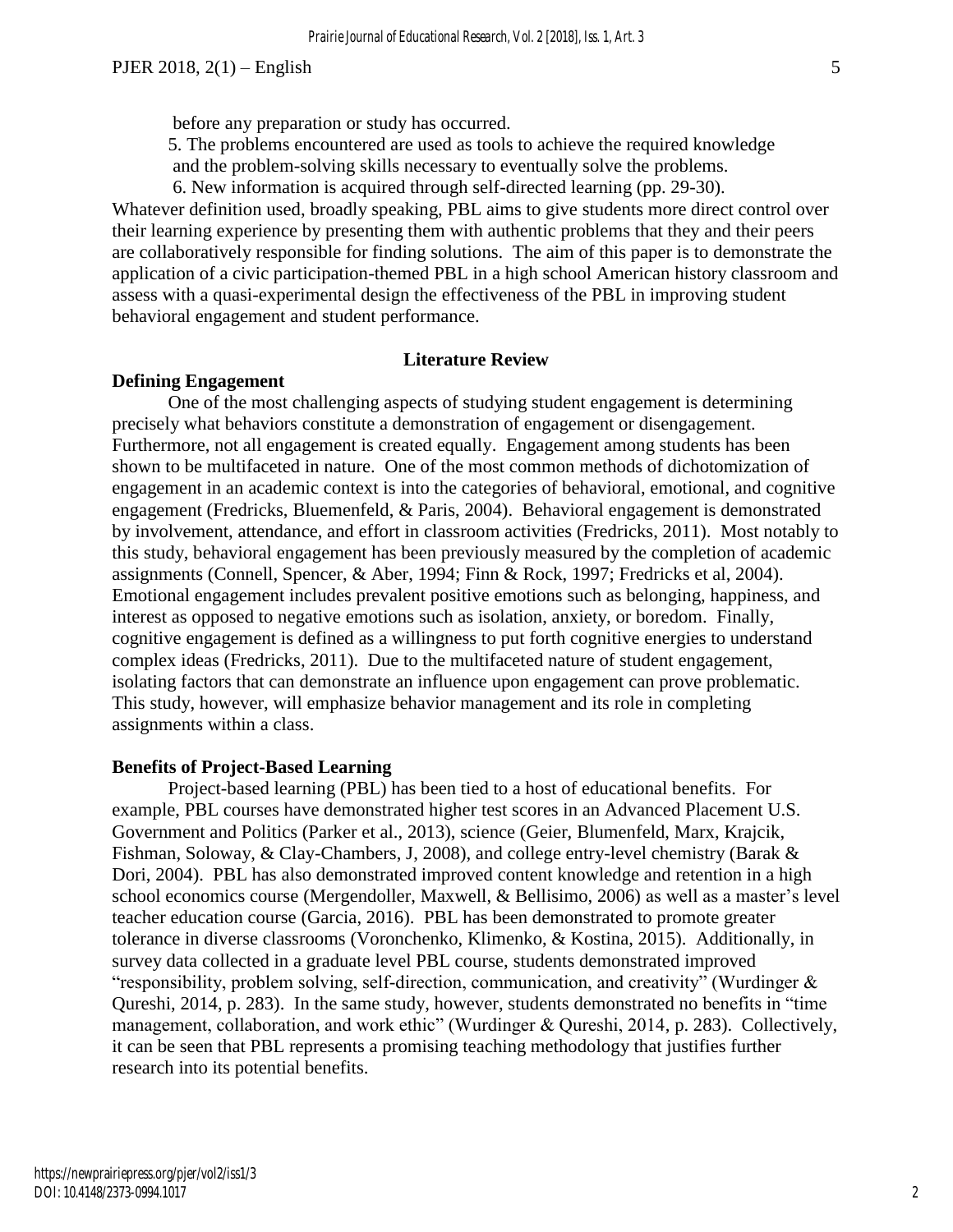#### **Targeting Engagement through Project-based Learning**

Although my teaching experiences and literature (National Research Council 2004; Larson, 2000) would indicate that student disengagement is a significant problem in America, engagement has also been shown to be a malleable quality that can be improved with effective instruction (Fredricks et al, 2004; Lerner, Almerigi, Theokas, & Lerner, 2005). It would seem logical that PBL, a strategy that specifically aims to increase the degree of student involvement in solving authentic, meaningful problems, would lead to increased student engagement if implemented effectively. Nevertheless, the data linking PBL's ability to improve student engagement is yet in its developmental stage. Several scholars have given theoretical support to giving students greater independence and authentic work in schools, a centerpiece of PBL, in order to increase engagement (Fredricks, 2011; Fredricks et al, 2004; Larson 2000; Marks, 2000). Lattimer and Riordan (2011) provided antidotal evidence of High Tech Middle School, a charter school which emphasizes project-based learning, leading to increased student engagement through practical, authentic project in all subject areas. Overwhelmingly, the content areas that had been able to produce the most promising data regarding PBL's potential to increase student engagement are science, technology, engineering, and mathematics (STEM). This is not surprising because PBL is most associated with STEM classes (Duke, Halvorsen, & Strachan, 2016). In STEM classes, PBL has been able to demonstrate increased student engagement (Chu, Minasian, & Yi, 2012; Holmes & Hwang, 2014; Robinson, 2013; Zhang, Peng, & Hung, 2009). While these results are encouraging, greater research needs to be done on PBL's ability to increase student engagement in social science courses, such as history. Additionally, greater attention is needed in differentiating between behavioral, emotional, and cognitive engagement among students (Fredricks et al., 2004).

#### **Background**

In 2010, I had the opportunity to attend the National Council for the Social Studies Conference in Denver, CO. Among the many excellent speakers I was able to see over the weekend was Dr. Eric B. Freedman. Dr. Freedman presented on a unit of instruction he had created on the Vietnam War and had based his dissertation upon. In the unit, students were asked to create an original textbook on the Vietnam War based exclusively on primary sources provided by the instructor. By creating their original history on the Vietnam War, they were simulating the work of historians. For a complete account of Dr. Freedman's original unit, see Freedman (2015). I was immediately impressed because of the potential I saw for creative and rigorous work with primary sources as well as an appreciation for the history-making process, the work of professional historians. I used an adapted version of Dr. Freedman's work as a focal point of my high school American History course for the last seven years.

#### **Vietnam Textbook Project**

In my unit adapted from Dr. Freedman's, students were presented a series of primary sources (see table 1). My choice of sources, which varied slightly from year to year but remained constant within the years included in this study, admittedly gave an American emphasis to the Vietnam War. This was not out of a desire to skew the unit toward an exclusively American perspective but rather out of recognition of content covered by the same students with my colleagues the previous year in their World History course. In retrospect, a more global perspective of the Vietnam War could have been taken, although at the time of this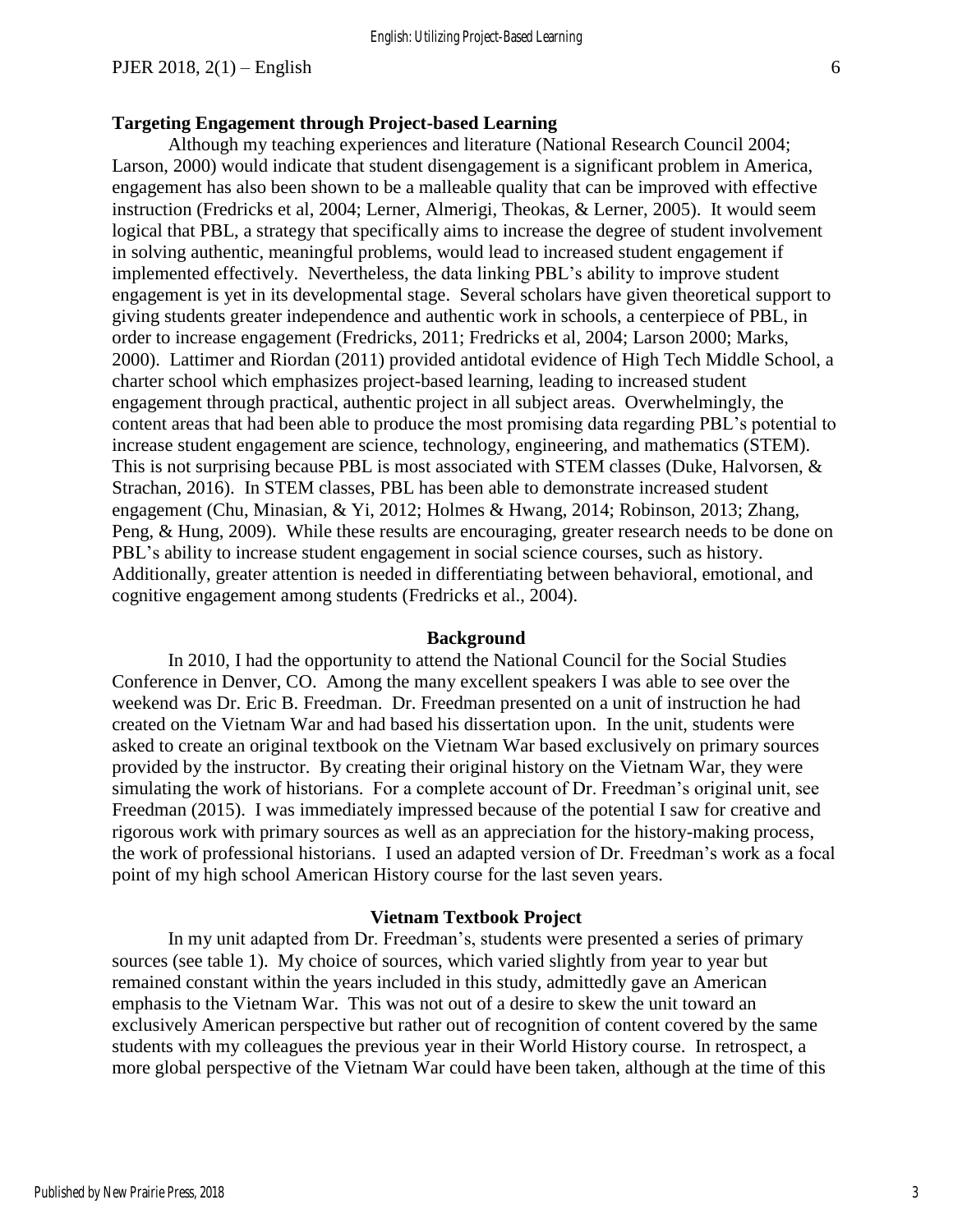study, I decided it necessary to keep the primary source selection consistent, as to not introduce unnecessary extraneous variables.

Table 1

| Vietnam Textbook Project Documents                        |                                |  |
|-----------------------------------------------------------|--------------------------------|--|
| Document                                                  | Date                           |  |
| The Final Declaration of The Geneva Conference:           | July 21, 1954                  |  |
| On Restoring Peace in Indochina                           |                                |  |
| Thích Quảng Đức Photograph/Dept. of State Telegraph on    | June 11, 1963/ August 24, 1963 |  |
| Ngo Dinh Diem                                             |                                |  |
| <b>Tonkin Gulf Resolution</b>                             | August 7, 1964                 |  |
| Dean Rusk NBC Interview Excerpt                           | August 5, 1964                 |  |
| Lyndon Johnson/Robert Anderson Phone Conversation         | August 3, 1964                 |  |
| Excerpt                                                   |                                |  |
| McGeorge Bundy Memo to Lyndon Johnson Excerpt             | January 6, 1964                |  |
| Lyndon Johnson Speech on Vietnam Excerpt                  | July 28, 1965                  |  |
| <b>Richard Nixon Silent Majority Speech Excerpt</b>       | November 3, 1969               |  |
| John Kerry Senate Hearing Excerpt                         | April 22, 1971                 |  |
| Martin Luther King Jr. Speech at Riverside Church Excerpt | April 4, 1967                  |  |
| A Marine's Guide to the Republic of Vietnam Excerpt       | May, 1968                      |  |
| "Dear America: Letters Home from Vietnam"                 | 1987                           |  |
| <b>Treaty of Paris Excerpts</b>                           | January 24, 1973               |  |
| <b>Vietnam Veteran Guest Speaker</b>                      | <b>No Date</b>                 |  |
| Fall of Saigon News Coverage – NBC and BBC                | April 30, 1975                 |  |
| What Should We Tell Our Children About Vietnam?           | 1988                           |  |
| Excerpts                                                  |                                |  |

Note. The Vietnam Veteran Guest Speaker primary source is bolded for emphasis. Vietnam veterans came to speak to my classes every year the project was conducted, however, it only included a project-based learning experience during the 2016-2017 school year.

Additionally, I am aware that my definition of "primary" source is taken a bit liberally, particularly with the documentary, "Dear America: Letters Home from Vietnam". The video is based around a compilation of letters written by American Vietnam servicemen and servicewomen. Consequentially, my students watched the video as a convenient, efficient, and student-friendly substitution for reading dozens of letters. In many years, when students were absent the day of our class viewing of the video, I provided transcripts of several of the letters presented in the video. It was a seamless substitution, the only downside of which was that absent students reading the texts were exposed to less letters and therefore less content. Additionally, the video is of sufficient quality to justify its use in a unit of otherwise more "pure" primary sources. Finally, in two cases, I chose to combine two primary sources: first the Thích Quảng Đức photograph and Department of State Telegraph on Ngo Dinh Diem and secondly the NBC and BBC broadcasts of the Fall of Saigon. This was again done for efficiency's sake. In the case of the former, it was also done so that I could more directly show the relationship between the two documents. Protests against the Diem government due to its corruption were an important factor in the American government's reconsideration of its support for the Diem regime.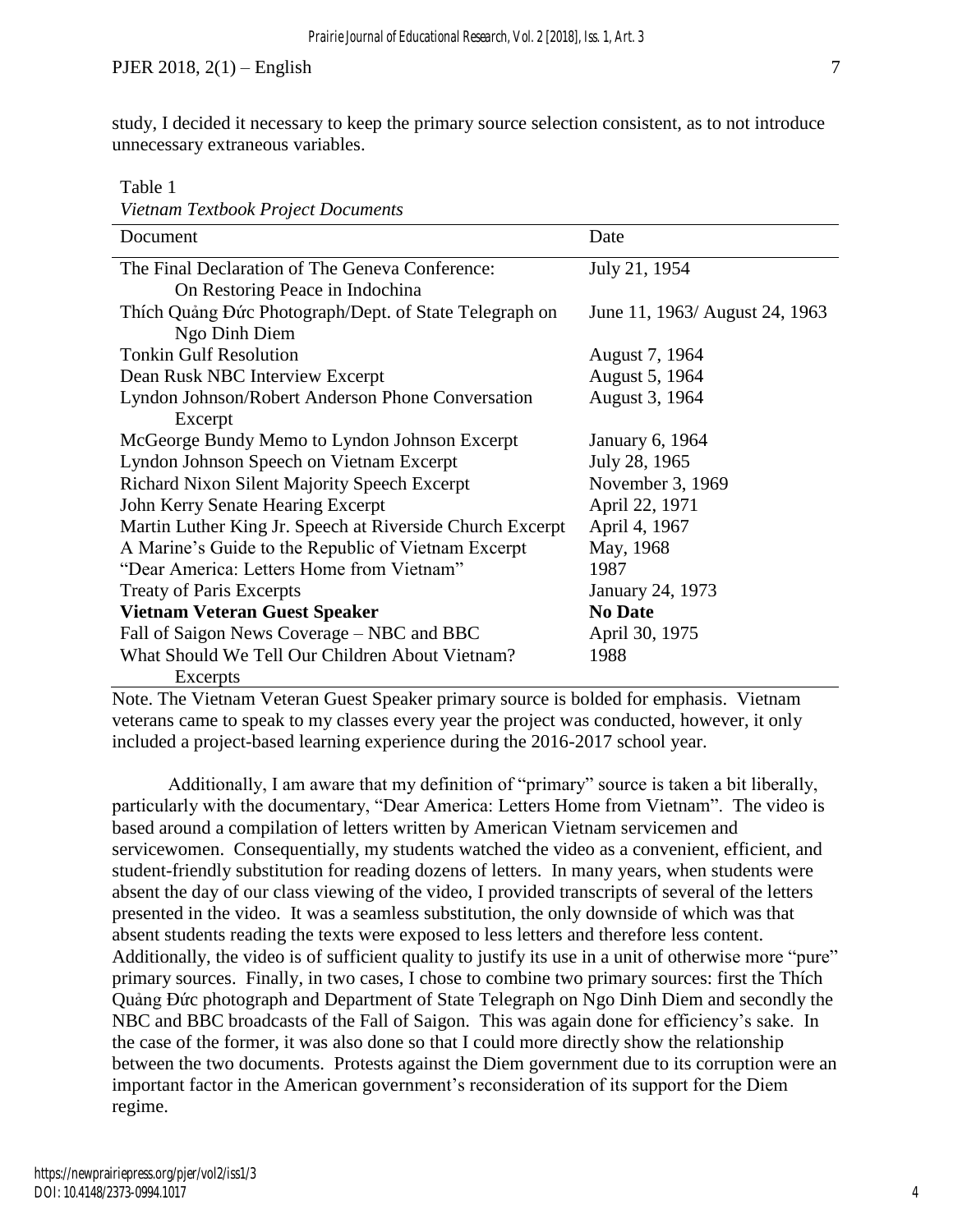For each primary source, students were asked to complete a document analysis sheet, see Appendix A. It has been abbreviated only by reducing the spaces for students to write. This form, along with class discussion, encourages students to engage in the historical thought process about a document's perspective, bias, and message as well as its usefulness or limitations in the history-making process. Upon completion of their primary sources and document analysis sheets, students had compiled a large amount of data on the Vietnam War. Their greatest challenge was then deciding how to prioritize and organize that wealth of information. Students were asked to create a three-page textbook of the Vietnam War in a digital format. Each textbook was an original history of the Vietnam War with few limitations placed upon the students other than the inclusion of three pictures. Students were able to use any approved computer program, arrange their textbook in any fashion they found to be of the greatest historical effectiveness, and emphasize any aspect of the War they saw fit. Because of the limitation of three pages, however, students were forced to make difficult decisions about what to leave out or how to abbreviate.

Upon completion of the project, students were able to reflect on their history-making experience and use it to critique their classroom's textbook. This stage of the project offered perhaps the most fulfilling lessons for me as a teacher to watch my students realize. Once they had created an original textbook, students were able to realize the limitations of textbooks in general. They were able to see that textbooks are often forced to give limited coverage of important aspects of history. Finally, they received a basic introduction into being a critical historian, a creator, and a critic of history rather than a retainer of it. See figure 1 for a visualization of the textbook project from 2014-2016 school years. Figure 1. Vietnam Textbook Project 2014-2016 School Years



#### **Kansas Honor Flights Service Project**

For several years, I was largely satisfied with my adapted version of Dr. Freedman's unit. I had overseen many students create content rich, professional looking textbooks. During the 2016-2017 school year, however, I decided that I could be successful at a higher level and with a higher purpose. In an effort to decrease the number of students who became disengaged and did not complete the assignment, I decided to imbed a project-based learning experience. As noted in table 1, I had been privileged to have had a number of Vietnam veterans come to my class and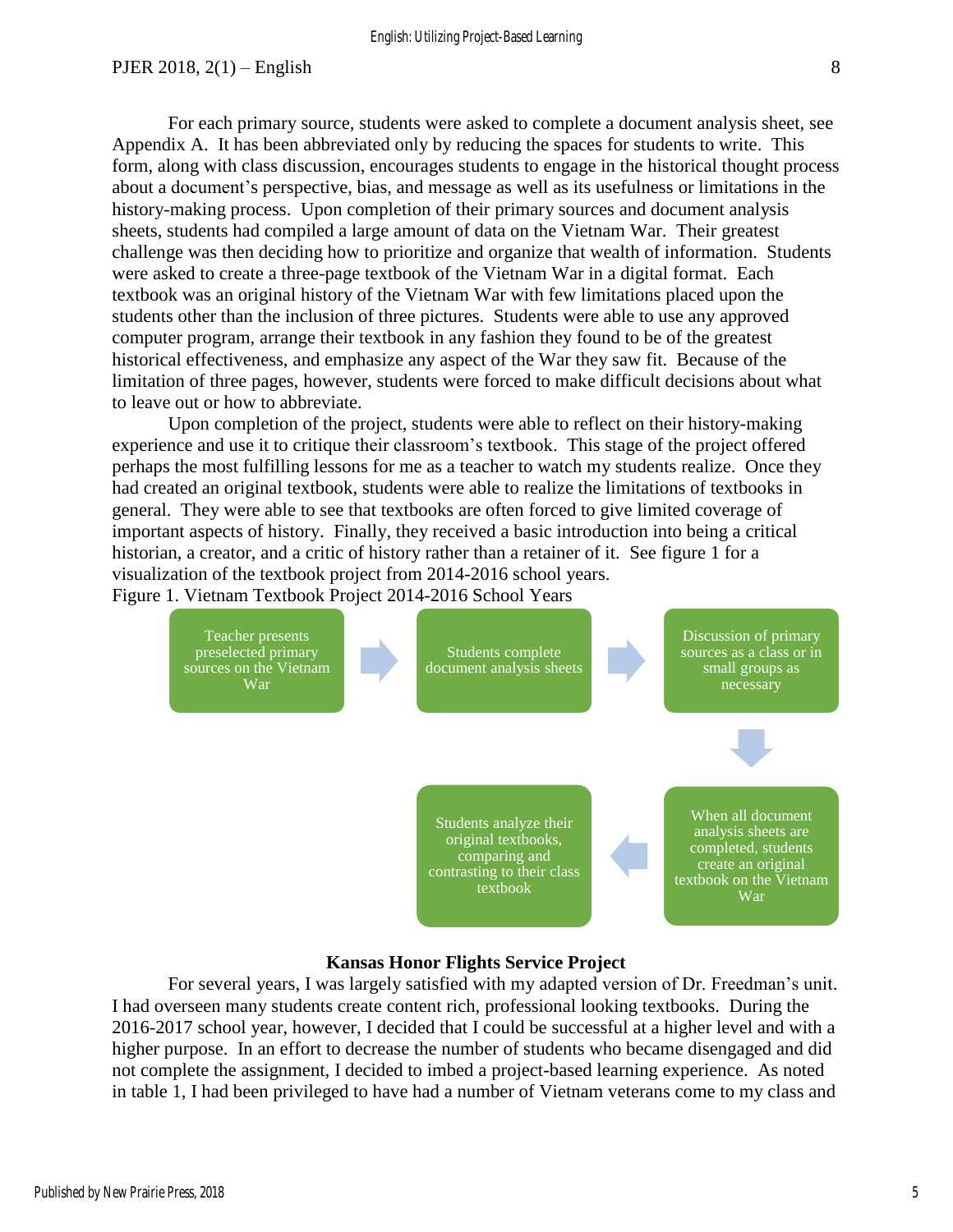share their experiences, stories, and insights with my students. Every year I had taught the Vietnam textbook assignment, I incorporated these guest speakers as one of our primary sources. It was always a highlight of the year. Our "authentic problem" (Gijbels et al., 2005, p. 30) presented in our project-based learning experience was to fund raise to surprise our Vietnam veteran guest speaker with a flight to Washington, D.C. through Kansas Honor Flights.

Kansas Honor Flights is an organization whose sole purpose is to raise funds to fly Kansas veterans to Washington, D.C. to visit memorials, meet representatives, and experience other points of interest as a small demonstration of gratitude toward those who served our nation. I first became familiar with Kansas Honor Flights when my grandfather-in-law, a Korean War veteran, was fortunate enough to be able to participate in a Kansas Honor Flight. Focusing on our oldest veterans, they are currently transitioning from primarily servicing World War II and Korean War veterans to Vietnam veterans. When I had the opportunity to meet my grandfatherin-law and the rest of the participants in that particular Kansas Honor Flight for their arrival flight, I was impressed by the mission and grassroots nature of the organization. It was not until after later reflection that I decided that an excellent project experience for my students would be to work to raise funds to sponsor our guest speaker for the year to participate in such a Flight.

The fund-raising project would take the entire school year with admittedly bold goals. I sought to facilitate a meaningful experience of civic participation through project-based learning. Additionally, I planned to study the impact of project-based learning on student behavioral engagement (as measured by rate of completion of the project) and student performance on the project (as measured by average percentage grade on the project). Because our guest speaker was a primary source in our Vietnam textbook project, our project-based learning experience was engrained into our class curriculum. While I had given the general structure of the project, much of the decision making and control of its ultimate success or failure was up to the students.

I first contacted my building principal who was immediately supportive of the project. Next, I contacted Kansas Honor Flights. They were not only open to but excited about my potential class project and interested in helping any way they could. I then contacted our building's athletic director about potential school-related fundraising opportunities. I was able to obtain opportunities for students to work tailgate events for our home football games in the fall and concession stand events for four track events in the spring.

Early in the school year, I presented my plan to my students. While they must have been taken aback by their new teacher introducing an unconventional class project, they were for the most part excited. I discussed each of the project committees I had created and told them that after I was able to discuss it with all of my classes, I would allow for open signups. Committees included grant writers, who would apply for a small grant through a local educational foundation; poster advertising, which would construct our physical advertising for the project; poster setup/tear down; social media advertising; and workers for the actual fundraising events. For all Kansas Honor Flights, in the weeks leading up to a flight, family members of the veterans are discreetly contacted and asked to write letters of thanks to the service men and women. To fulfill this aspect of the flight for our guest speaker, I created a committee of letter writers who would write to our veteran guest speaker and express our collective gratitude. I created committee chairs for several of the committees who acted as liaisons between the committee and myself and leadership within the committee. At the time, I decided that some of the committees were too small to justify a chair. All positions including committee chairs were entirely voluntary, but involvement in the project was an expectation of the class. See figure 2 for a visualization of the Vietnam textbook project for the 2016-2017 school year.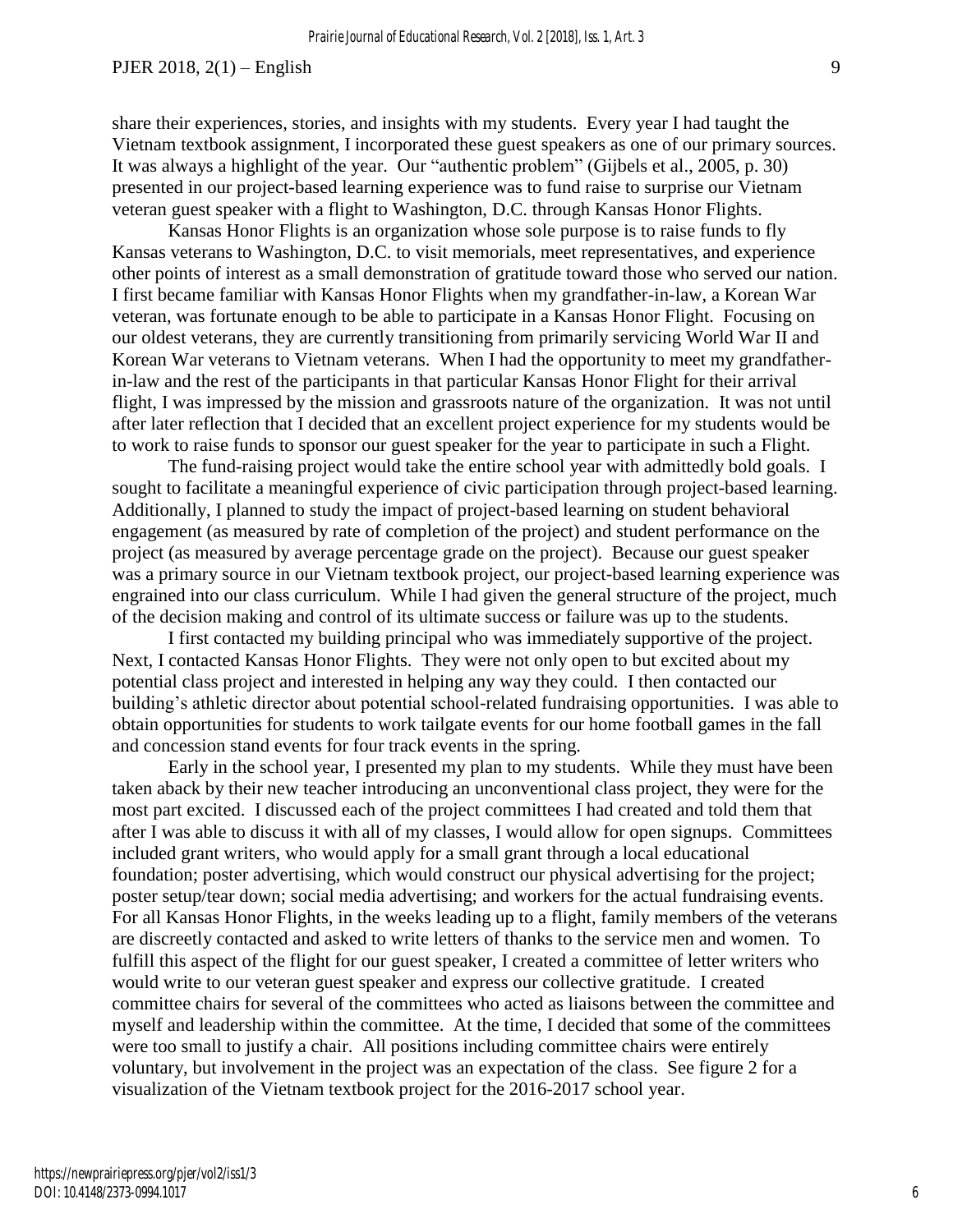Figure 2. Vietnam Textbook Project 2016-2017 School Year



#### **Participants**

All students involved in this project were enrolled in my American History course in the same Midwest urban high school. The overwhelming majority of students were juniors (age 16 or 17) with an occasional student taking the course a second time as a senior. The Kansas State Department of Education (2016) reports that through the years of the study, the school student population averaged approximately 1000 students. The free/reduced lunch rate averaged approximately 60 percent. The race/ethnicity breakdown averaged approximately 65 percent White, 18 percent Hispanic, 5 percent African American, and the remaining classified as "other." During the years of this study, no significant demographic changes to the school occurred.

## **Research Design**

This study consisted of a quasi-experimental research design. The control group consisted of my students from the 2014-2016 spring semesters (*n*=302) who completed the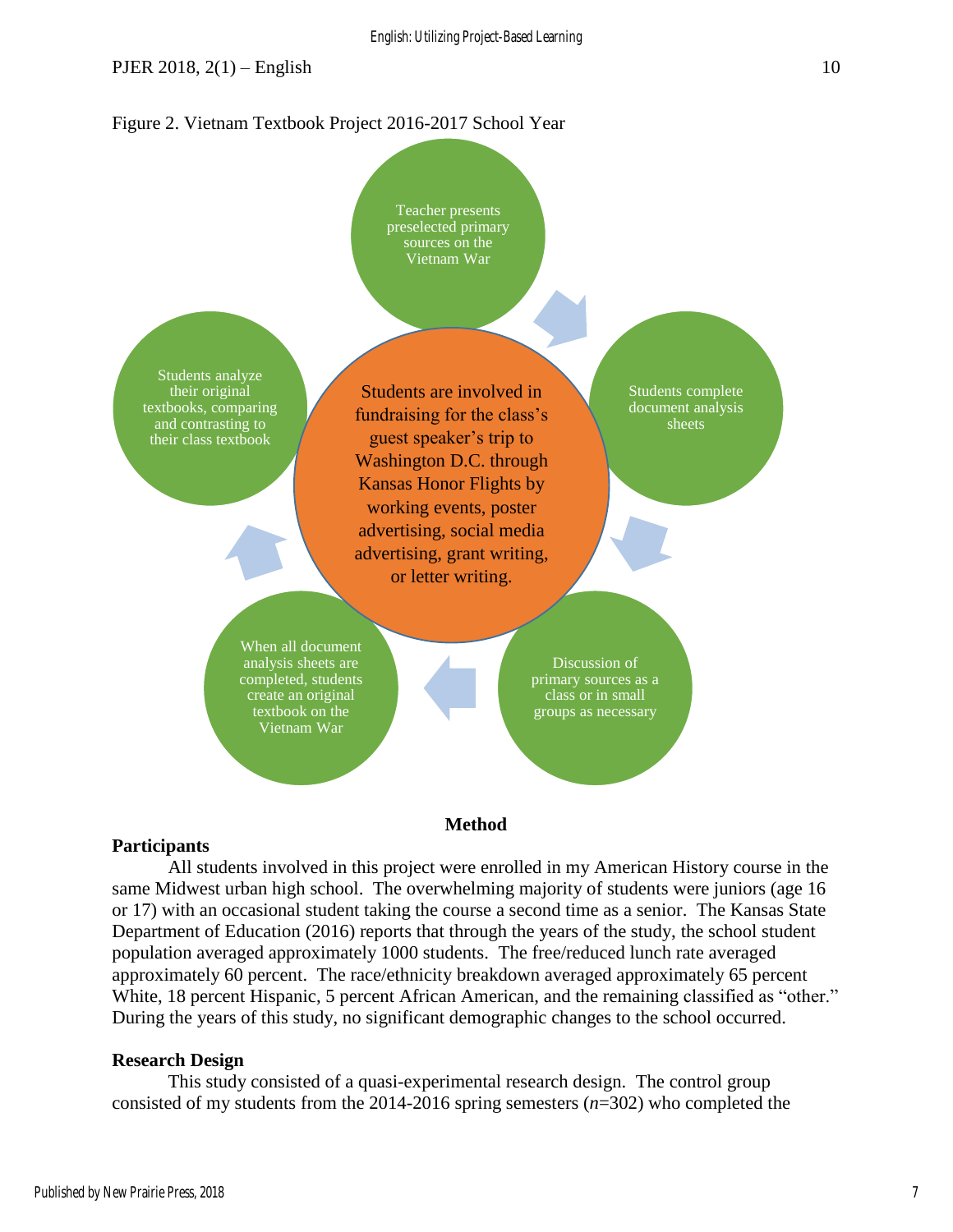Vietnam textbook project but without a project-based learning experience. The experimental group was my students from the 2017 spring semester (*n*=70) who participated in the projectbased learning experience. While this study lacked randomization, the cornerstone of experimental research, quasi-experiments if well-designed can be powerful research models, particularly in educational settings where randomization is not possible or appropriate (Schneider, Carnoy, Kilpatrick, Schmidt, & Shavelson, 2007). In my case, as a practicing high school history teacher with no control over my rosters from one year or even class to another, randomization would have been problematic or impossible. Furthermore, including certain groups of my students in a given year in the project-based learning experiment while excluding others would have likely made for a toxic environment in the control group classes and further introduce extraneous variables, thereby calling the validly of the randomization into question.

While I had assigned the Vietnam textbook project since 2011, only three years of control group were included in this study. This was in order to control extraneous variables such as improved instruction after having taught the project for several years and that I began teaching in a "class within a class" setting in 2014. This added a significant special education population to my classes and changed the teaching environment with my co-teacher also providing instruction. From 2014-2017, the textbook project remained nearly identical with no known significant changes to student population.

I tracked two dependent variables. First, student performance was measured by percentage grade of completed textbook projects. Scores for all groups were calculated by a class rubric, consistent for every year of the study. See appendix B for a copy of the project rubric. While an identical rubric was used for all students involved in this study, it was not a validated instrument. This study represents the utilization of previous school years' data in the Vietnam textbook unit and the introduction of project-based learning into the current year. Because of this structure, it was deemed necessary to keep the textbook project as identical as possible (outside the introduction of project-based learning). Consequentially, the previouslyused rubric was retained. In that spirit, efforts were made to be consistent to the rubric, particularly in terms of expectations of the experimental group as compared to the control group. While the rubric for the textbook project lacked validation, it was my (as a classroom teacher rather than researcher) attempt to measure students' achievement in the creation of a complete, accurate, logical, and cohesive representation of the Vietnam War, expectations that remained consistent throughout all groups involved in the study. The second variable tracked was student behavioral engagement. This was measured by the straightforward measure of completion rate of the textbook assignment.

#### **Results**

This study had an 80.5% participation rate. While high school students proved problematic to get to complete a consent form and return it, considerable efforts were made to include as many of my students into the study as possible. Although they were not available yet, parents that came to parent-teacher conferences were alerted ahead of time that the consent forms would be coming. Students were given the forms and reminded of them daily. After approximately two weeks, all parents who had not yet signed a consent form were emailed. Parents that did not respond that week were then called as a reminder. Finally, another email was sent, this time to students, reminding them of the consent form.

#### **Student Engagement**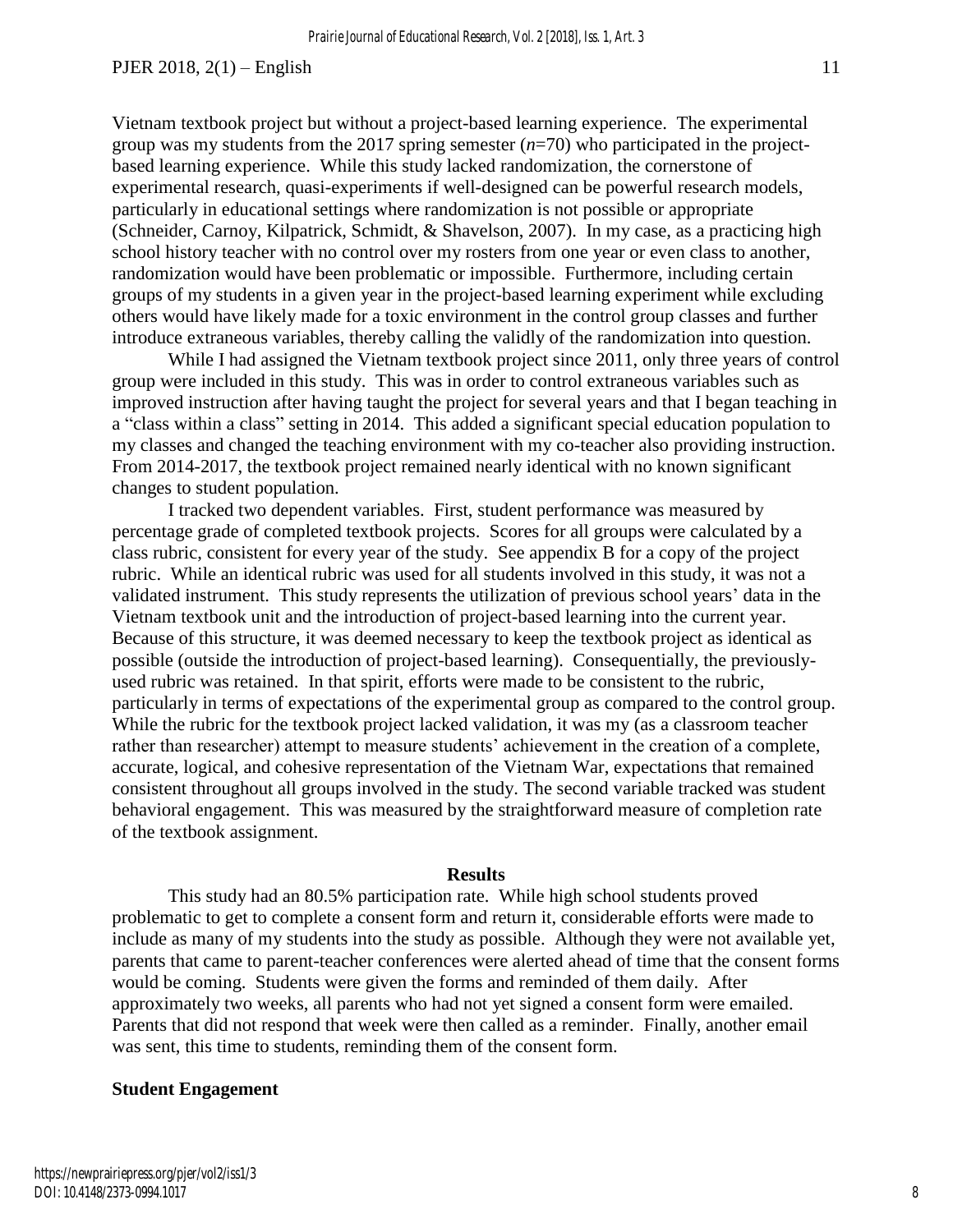In order to quantify student engagement, the rate of completion of Vietnam textbooks was tracked. Students in the 2017 (experimental) group completed their textbook at a 12% higher rate than the 2014-2016 (control) group (92.9% verses 80.8%). In order to put greater meaning to that, an analysis of variance (ANOVA) was calculated. Because of unequal variances, the Brown unequal variance *F*-test was utilized to compare the effects of method of instruction (2014-2016 verses 2017) on rate of completion (Klockars, 2010). A statistically significant effect was found at the  $p < .05$  level,  $[F(1, 152.78) = 9.853, p = 0.002]$ . Furthermore, the Cohen's *d* effect size was .361. This demonstrates that with a moderate effect size, students in the 2017 spring semester were statistically more likely to complete their textbooks than their peers in the 2014-2016 spring semesters.

## **Student Performance**

Student performance was tracked by percent grade on the project-based on the project rubric. In order to avoid the influence of a change in student engagement (completion of the project), all zeros were removed from the data for this analysis. This way, only students who completed the project were compared. An analysis of variance (ANOVA) was used to compare the effects of method of instruction (2014-2016 verses 2017) on student performance (Klockars, 2010). Statistically significant results were not found at the  $p < .05$  level,  $[F(1, 307) = 0.051, p$  $= 0.82$ ]. This means that students in the 2017 spring semester did not show statistically significant improvement in their performance on their textbooks than their 2014-2016 spring semester peers. It should be noted that the experimental group increased their average score compared to the control group by a very small, insignificant degree (70.2% average grade in the control group, 70.8% in the experimental group).

#### **Discussion**

These results suggest that incorporating project-based learning into course work can increase student behavioral engagement. This supports the growing body of literature indicating PBL's usefulness in increasing student engagement (Chu, et al., 2012; Holmes & Hwang, 2014; Robinson, 2013; Zhang, Peng, & Hung, 2009). Still, current inconsistency of both measurement of engagement and differentiation of the multiple facets of engagement (behavioral, emotional, and cognitive) make placing this study in the context of existing literature problematic. Still, otherwise disengaged students seem to benefit from PBL.

This study was not able to demonstrate improved performance on the class project with the introduction of PBL. While a number of studies have been able to demonstrate a positive impact of PBL on student performance, (Barak & Dori, 2004; Garcia, 2016; Geier et al., 2008; Mergendoller et al., 2006; Parker et al., 2013), most of this existing literature measured performance and/or knowledge retention as a test rather than a project that was embedded into the project-based learning experience. Despite the inability to demonstrate an association between PBL and student performance, it is worth nothing that student behavioral engagement demonstrated improvement without sacrificing student performance. In other words, this study demonstrated that more of my students completed their assignment but at the same average quality of previous years.

#### **Implications and Conclusion**

This study was able to demonstrate a significant increase in behavioral student engagement with the implementation of PBL. These results confirmed much of existing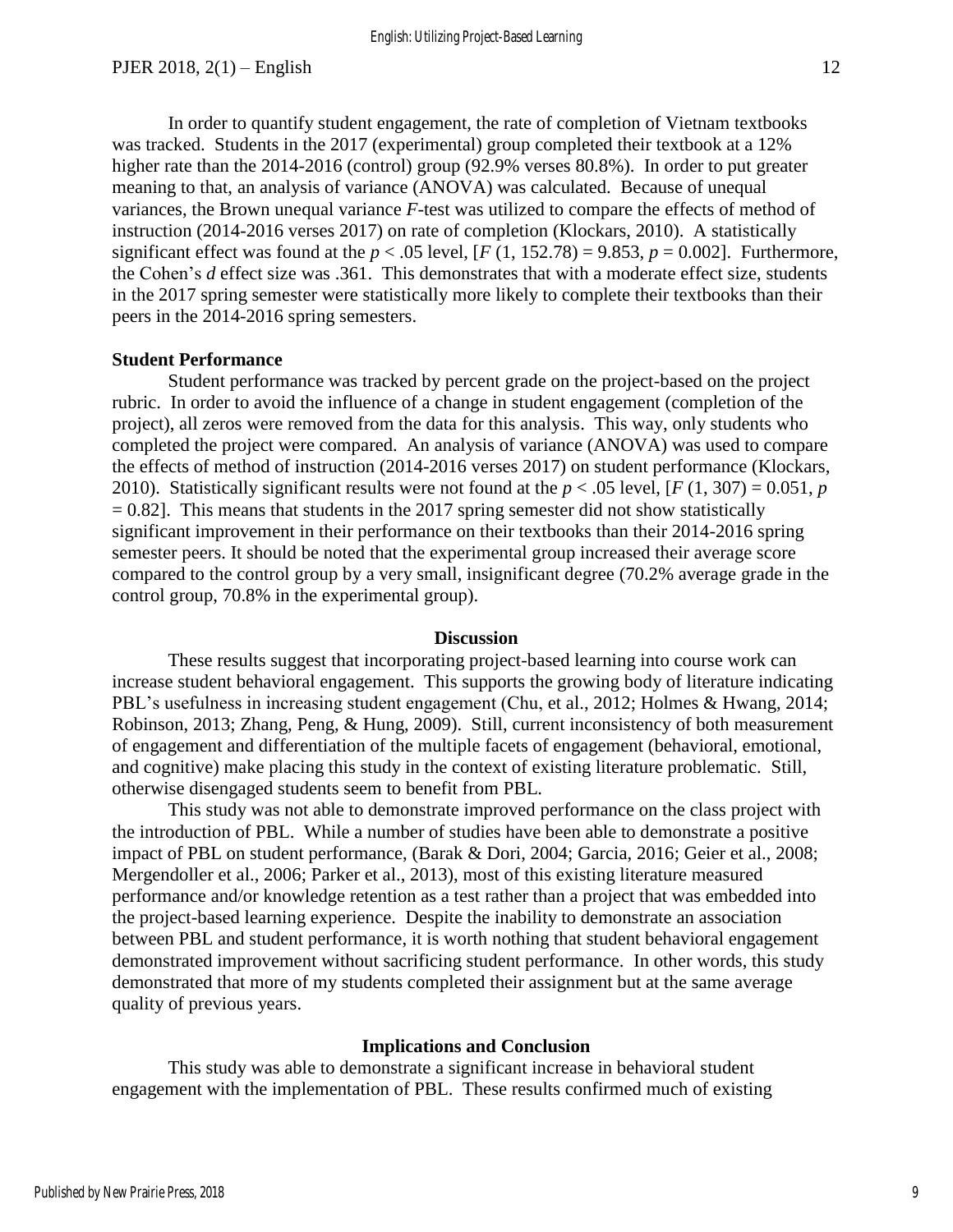As the classroom teacher that implemented the PBL experience, I was not surprised by these positive results linking PBL to increased behavioral engagement. Throughout the unit, I felt as though my students were engaged in a way I had not previously experienced. Time after time, I was impressed and humbled by seeing high school teenagers, perhaps at times the most difficult possible population to engage, truly seeing meaning in this project. I saw this when my poster-making committee decided to meet at a local coffee shop to make posters on a weekend. I saw this when one student, who transferred from my class after the fall semester and was therefore unable to complete her obligation to the project, approached me and asked if she could work a concession stand event just to help the cause. I saw this when a group of students were crying in the front row the day of our veteran guest speaker's presentation when I was about to surprise him with his sponsored flight. I saw this with the attentiveness with which my students listened to me read the local newspaper article that had been written about our project. Finally, I saw this in the resistance my students gave me when I suggested opening our guest speaker event to other classes in the school. As one student put it, "If they want a guest speaker, they can put in the work we did." Although the spirit of this comment was a bit more selfish than I would like out of my students, I can't imagine that any teacher has ever seen this sense of ownership, engagement, and class unity from students who have been assigned worksheets. My only question was if this increased engagement which I perceived based on my experience as a classroom teacher would lead to more students completing the assignment. This study indicated that it can.

This is not to say the project went perfectly. First, any teacher would love to improve student performance in addition to engagement. This study was not able to achieve this. Additionally, the structure of the project itself was imperfect. If I were to recreate it, I would create a committee chair for every committee. At the time of creating the committees, it did not seem necessary to give some of the smallest committees a chair. Several committee chairs, however, seemed to thrive when given a sense of leadership. I would have loved to have given this opportunity to a few more of my students. If given the chance, I also would do a better job at brainstorming with the social media committee. My intention was to give the committee considerable freedom, responsibility, and the sense of an authentic problem to solve. This was based on best practices by current literature (Fredricks et al., 2004; Larson, 2000; Marks, 2000). In my case, this was perhaps in error. The social media committee proved ineffective, uninspired, and unmotivated; the end result of which was the replacement of the committee chair. Had I given more direction and leadership to the committee, this potentially could have been avoided. Finally, I would have found more for my grant writing committee to do. The grant writing process proved very simple, and those students ultimately put in considerably less work than their peers in other committees. Those flaws considered, the project was a success, one that I hope other teachers are inspired to emulate, and the source of greatest pride in my secondary education career.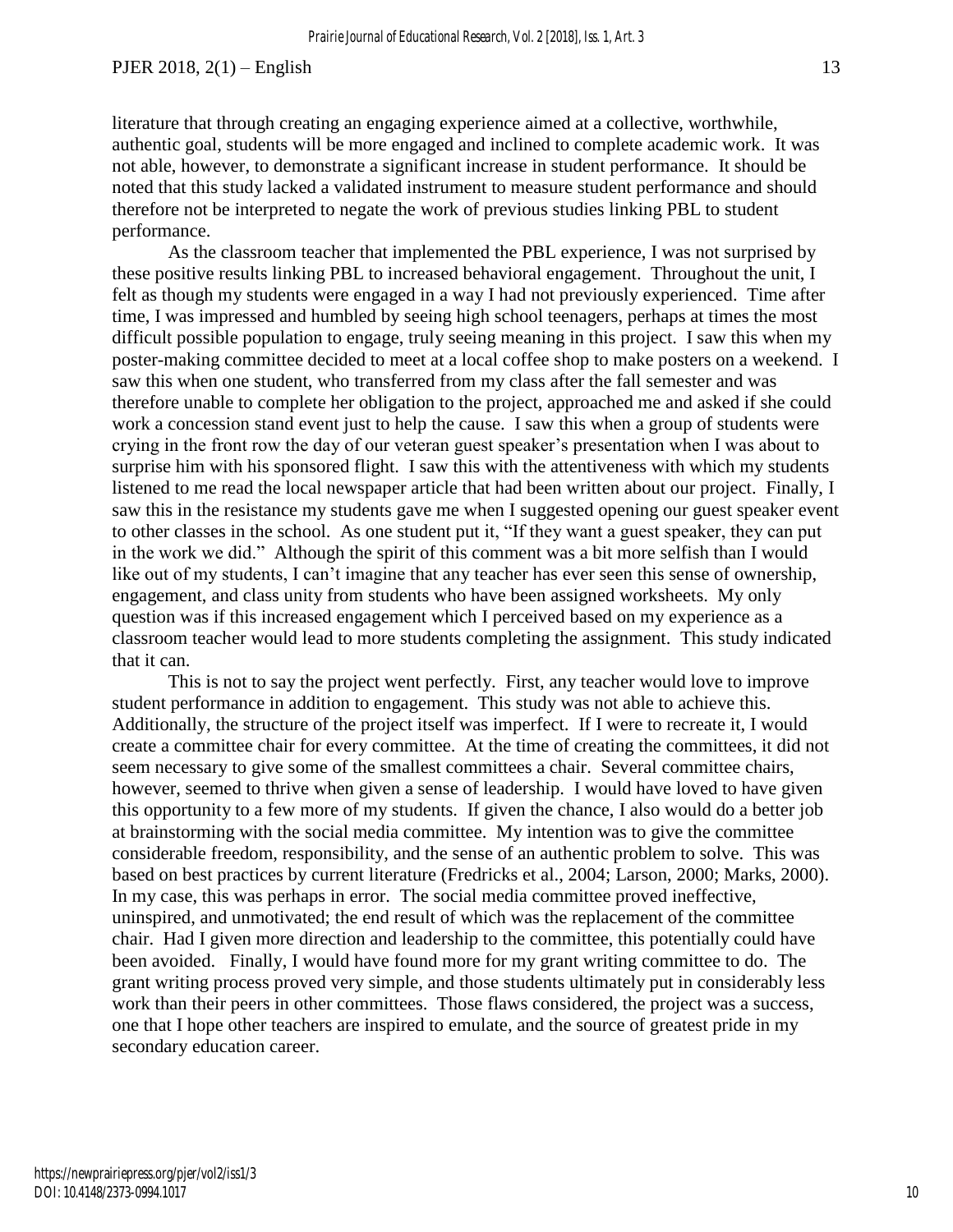#### References

- Barak, M. & Dori, Y. (2004). Enhancing undergraduate students' chemistry understanding through project‐based learning in an IT environment. *Science Education, 89,* 117-139. doi:10.1002/sce.20027
- Chu, R., Minasian, R., Yi, X. (2012). Inspiring student learning in ICT communications electronics through a new integrated project-based learning approach. *International Journal of Electrical Engineering Education, 49*(2), 127-135. doi:10.7227/IJEEE.49.2.3
- Connell, J. P., Spencer, M. B., & Aber, J. L. (1994). Educational risk and resilience in African American youth: Context, self, action, and outcomes in school. *Child Development, 65*, 493–506. doi:10.2307/1131398
- Duke, N., Halvorsen, A., & Strachan, S. (2016). Project-based learning not just for STEM anymore. *Phi Delta Kappan, 98*(1), 14-19.
- Finn, J. D., & Rock, D. A. (1997). Academic success among students at risk for school failure. *Journal of Applied Psychology, 82*, 221–234. doi:10.1037/0021-9010.82.2.221
- Fredricks, J. (2011). Engagement in school and out-of-school contexts: A multidimensional view of engagement. *Theory into Practice, 50*, 327-335. doi:10.1080/00405841.2011.607401
- Fredricks, J., Blumenfeld, P., & Paris, A. (2004). School engagement: Potential of the concept, state of the evidence. *Review of Education Research, 74*, 59-109.
- Freedman, E. (2015). "What happened needs to be told": Fostering critical historical reasoning in the classroom. *Cognition and Instruction*, *33,* 357-398. doi:10.1080/07370008.2015.1101465
- Garcia, C. (2016). Project-based learning in virtual groups Collaboration and learning outcomes in a virtual training course for teachers. *Procedia - Social and Behavioral Sciences, 228*, 100-105. doi:10.1016/j.sbspro.2016.07.015
- Geier, R., Blumenfeld, P. C., Marx, R. W., Krajcik, J. S., Fishman, B., Soloway, E., & Clay-Chambers, J. (2008). Standardized test outcomes for students engaged in inquiry-based science curricula in the context of urban reform. *Journal of Research in Science Teaching, 45*, 922-939.
- Gijbels, D., Dochy, F., Vanden Bossche, P., & Segers, N. (2005). Effect of problem based learning: A meta-analysis from the angle of assessment. *Review of Educational Research*, *75*, 27–61.
- Holmes, V. & Hwang, Y. (2014). Exploring the effects of project-based learning in secondary mathematics education. *The Journal of Educational Research, 109,* 449-463. doi:10.1080/00220671.2014.979911
- Kansas State Department of Education. (2016). *Kansas report card 2015-2016*. Retrieved from http://ksreportcard.ksde.org/demographics.aspx?org\_no=State&rptType=3
- Klockars, A. (2010). Analysis of variance. In G. Hancock & R. Mueller (Eds.), *The reviewer's guide to quantitative methods in the social sciences* (pp. 1-13). New York, NY: Routledge.
- Larson, R. (2000). Toward a psychology of positive youth development. *American Psychologist*, *55*, 170-183. doi:10.1037//0003-066x.55.1.170
- Lattimer, H., & Riordan, R. (2011). Project-based learning engages students in meaningful work. *Middle School Journal, 43*(2), 18-23. doi:10.1080/00940771.2011.11461797
- Lerner, R., Alberigi, J., Theokas, C., & Lerner, J. (2005). Positive youth development. *Journal of Early Adolescence, 25*, 10-16. doi:10.1177/0272431604273211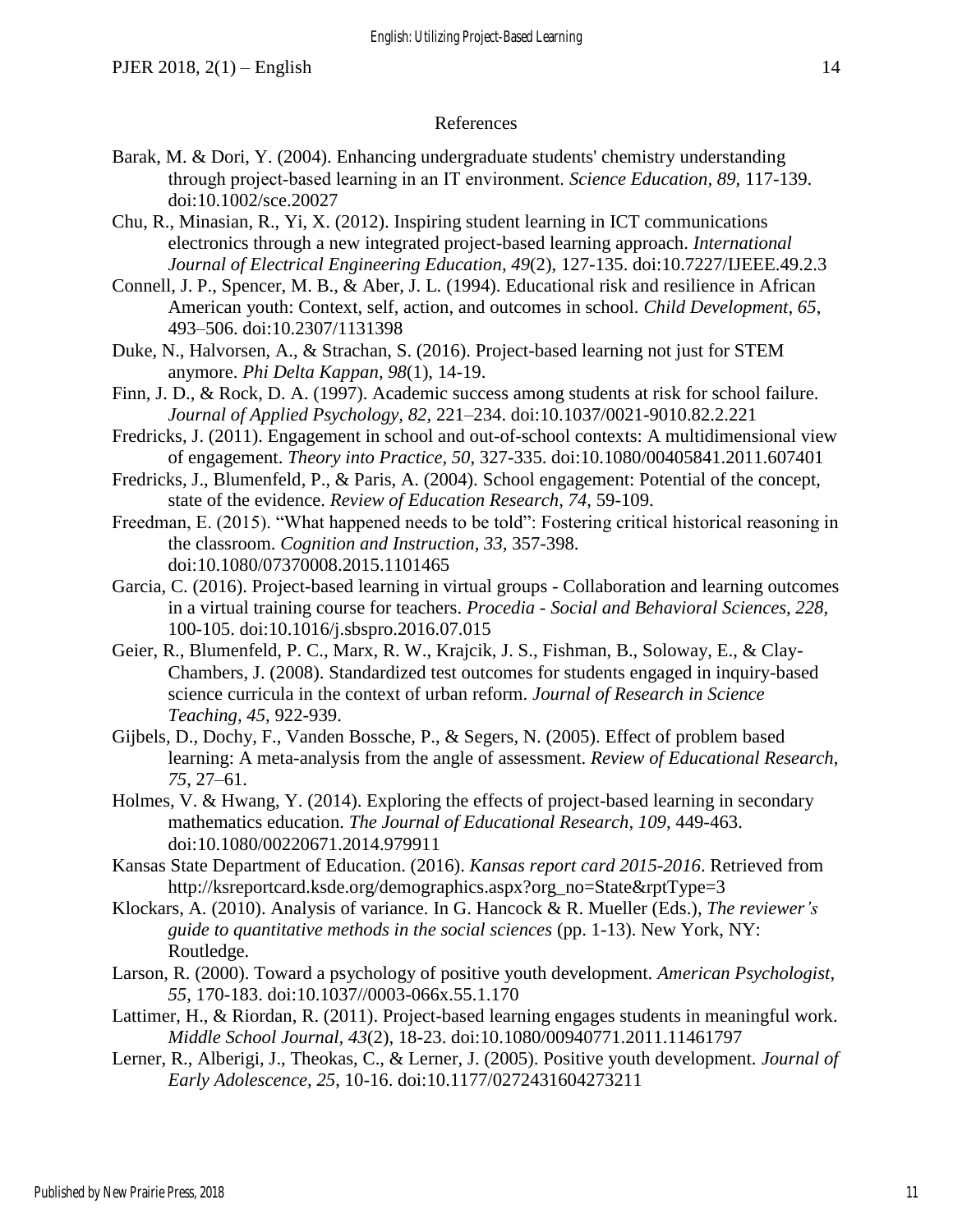- Marks, H. (2000). Student engagement in instructional activity: Patterns in elementary, middle, and high school years. *American Educational Research Journal, 37*, 153-184.
- Mergendoller, J. R., Maxwell, N. L., & Bellisimo, Y. (2006). The effectiveness of problem-based instruction: A comparative study of instructional methods and student characteristics. *Interdisciplinary Journal of Problem-Based Learning*, 1(2). doi:10.7771/1541-5015.1026
- National Research Council. (2004). *Engaging schools: Fostering high school students' motivation to learn*. Washington, DC: The National Academies Press.
- Parker, W.C., Lo, J., Yeo, A.J., Valencia, S.W., Nguyen, D., Abbott, R.D. … Vye, N.J. (2013). Beyond breadth-speed-test: Toward deeper knowing and engagement in an Advanced Placement course. *American Educational Research Journal, 50,* 1424-1459.
- Robinson, J. (2013). Project-based learning: Improving student engagement and performance in the laboratory. *Analytical and Bioanalytical Chemistry, 405*, 7-13. doi:10.1007/s00216- 012-6473-x
- Schneider, B., Carnoy, M., Kilpatrick, J., Schmidt, W., & Shavelson R. (2007). *Estimating causal effects using experimental and observational designs: A think tank white paper.* Washington DC: American Educational Research Association.
- Voronchenko, T., Klimenko, T., & Kostina I. (2015). Learning to live in a global world: Projectbased learning in multicultural student groups as a pedagogy of tolerance strategy. *Procedia - Social and Behavioral Sciences, 191,* 1489-1495. doi:10.1016/j.sbspro.2015.04.472
- Wurdinger, S. & Qureshi, M. (2015). Enhancing college students' life skills through project based learning. *Innovative Higher Education, 40*, 279-286. doi:10.1007/s10755-014- 9314-3
- Zhang, K., Peng, S., & Hung, J. (2009). Online collaborative learning in a project-based learning environment in Taiwan: A case study on undergraduate students' perspectives. *Educational Media International, 46,* 123–135. doi:10.1080/09523980902933425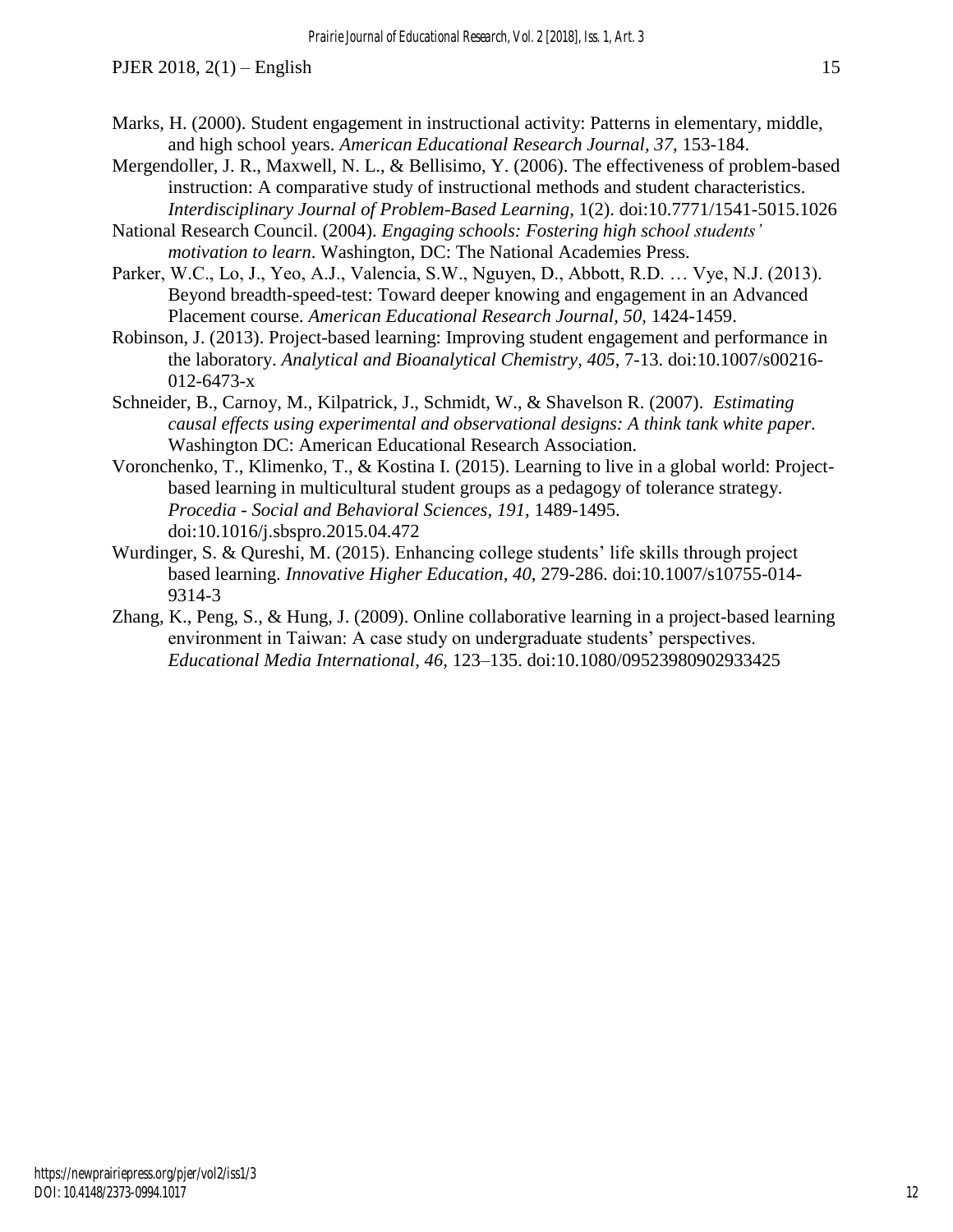## Appendix A Abbreviated Document Analysis Sheet

| Name                                                                                       |   |   |   |  |  |
|--------------------------------------------------------------------------------------------|---|---|---|--|--|
| <b>Document Analysis Sheet</b>                                                             |   |   |   |  |  |
|                                                                                            |   |   |   |  |  |
|                                                                                            |   |   |   |  |  |
|                                                                                            |   |   |   |  |  |
|                                                                                            |   |   |   |  |  |
|                                                                                            |   |   |   |  |  |
|                                                                                            |   |   |   |  |  |
| How might the author's identity, intended audience, and the document's purpose affect what |   |   |   |  |  |
|                                                                                            |   |   |   |  |  |
|                                                                                            |   |   |   |  |  |
|                                                                                            |   |   |   |  |  |
| How much space in your 3 page history of the Vietnam War does this author's perspective    |   |   |   |  |  |
| merit? (This is not binding but rather for the purpose of getting you to think about each  |   |   |   |  |  |
| source's importance)                                                                       |   |   |   |  |  |
| $\overline{2}$<br>1                                                                        | 3 | 4 | 5 |  |  |
|                                                                                            |   |   |   |  |  |
|                                                                                            |   |   |   |  |  |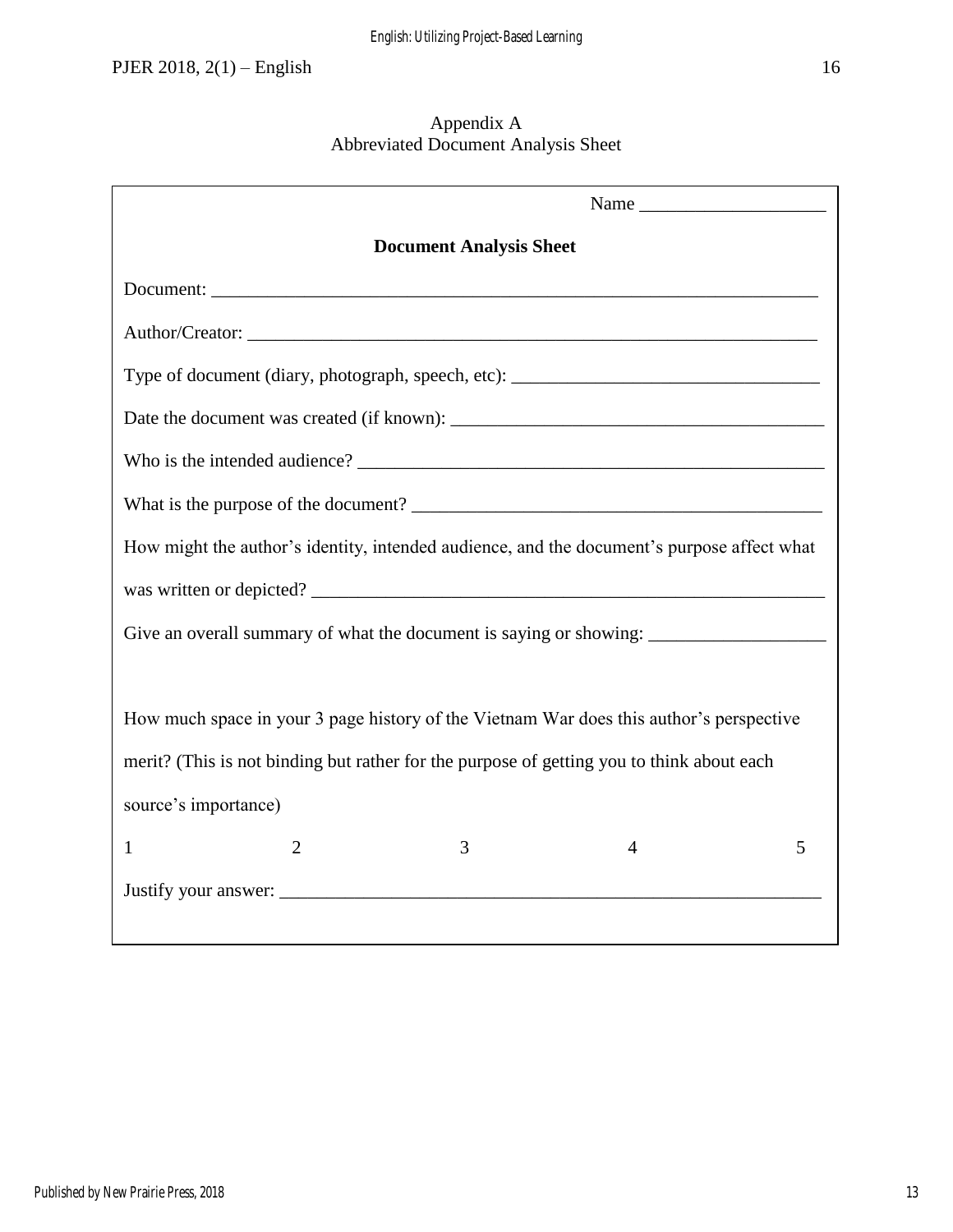|                                                                                                                             | VIEIHAIII TEXIDOOK PIOJECI KUUHC<br><b>Completeness of the Vietnam War Story</b>                                   |                                                                                                            |                                                                                              |                                                                                                                              |                                                                                                          |  |
|-----------------------------------------------------------------------------------------------------------------------------|--------------------------------------------------------------------------------------------------------------------|------------------------------------------------------------------------------------------------------------|----------------------------------------------------------------------------------------------|------------------------------------------------------------------------------------------------------------------------------|----------------------------------------------------------------------------------------------------------|--|
|                                                                                                                             |                                                                                                                    |                                                                                                            |                                                                                              |                                                                                                                              |                                                                                                          |  |
| $\boldsymbol{0}$                                                                                                            | 5                                                                                                                  | 10                                                                                                         | 15                                                                                           | 20                                                                                                                           | 25                                                                                                       |  |
| Student does                                                                                                                | Student has                                                                                                        | Student has                                                                                                | Student has                                                                                  | Student has                                                                                                                  | Student tells                                                                                            |  |
| not tell the                                                                                                                | some but                                                                                                           | told the                                                                                                   | told the                                                                                     | told the                                                                                                                     | a complete                                                                                               |  |
| Vietnam War                                                                                                                 | little                                                                                                             | Vietnam War                                                                                                | Vietnam War                                                                                  | Vietnam War                                                                                                                  | story with no                                                                                            |  |
| story in any                                                                                                                | historical                                                                                                         | story but                                                                                                  | story but with                                                                               | story but with                                                                                                               | significant                                                                                              |  |
| meaningful                                                                                                                  | information                                                                                                        | with several                                                                                               | a few major                                                                                  | a few minor                                                                                                                  | historical                                                                                               |  |
| way                                                                                                                         |                                                                                                                    | major gaps                                                                                                 | gaps                                                                                         | gaps                                                                                                                         | gaps.                                                                                                    |  |
|                                                                                                                             |                                                                                                                    |                                                                                                            | <b>Use of a Variety of Sources</b>                                                           |                                                                                                                              |                                                                                                          |  |
| $\bf{0}$                                                                                                                    | $\overline{\mathbf{3}}$                                                                                            |                                                                                                            | q                                                                                            | 12                                                                                                                           | 15                                                                                                       |  |
| Student uses                                                                                                                | Student has                                                                                                        | Major gaps                                                                                                 | Minor gaps                                                                                   | Student has                                                                                                                  | Student has                                                                                              |  |
| no primary                                                                                                                  | used a few                                                                                                         | exist in the                                                                                               | exist in the                                                                                 | largely                                                                                                                      | creatively                                                                                               |  |
| sources in                                                                                                                  | sources only                                                                                                       | student's use                                                                                              | student's use                                                                                | woven the                                                                                                                    | woven the                                                                                                |  |
| any logical,                                                                                                                |                                                                                                                    | of sources                                                                                                 | of sources                                                                                   | sources                                                                                                                      | primary                                                                                                  |  |
| historical                                                                                                                  |                                                                                                                    |                                                                                                            | and/or the                                                                                   | together in a                                                                                                                | sources                                                                                                  |  |
| fashion.                                                                                                                    |                                                                                                                    |                                                                                                            | student has                                                                                  | logical                                                                                                                      | together. All                                                                                            |  |
|                                                                                                                             |                                                                                                                    |                                                                                                            | unsuccessfully                                                                               | fashion, but                                                                                                                 | sources are                                                                                              |  |
|                                                                                                                             |                                                                                                                    |                                                                                                            | woven the                                                                                    | minor gaps                                                                                                                   | used or any                                                                                              |  |
|                                                                                                                             |                                                                                                                    |                                                                                                            | sources                                                                                      | may exist                                                                                                                    | unused                                                                                                   |  |
|                                                                                                                             |                                                                                                                    |                                                                                                            | together                                                                                     |                                                                                                                              | sources are                                                                                              |  |
|                                                                                                                             |                                                                                                                    |                                                                                                            |                                                                                              |                                                                                                                              | for a clear,                                                                                             |  |
|                                                                                                                             |                                                                                                                    |                                                                                                            |                                                                                              |                                                                                                                              | logical                                                                                                  |  |
|                                                                                                                             |                                                                                                                    |                                                                                                            |                                                                                              |                                                                                                                              | reason                                                                                                   |  |
|                                                                                                                             |                                                                                                                    |                                                                                                            | <b>Proper Formatting</b>                                                                     |                                                                                                                              |                                                                                                          |  |
| $\boldsymbol{0}$                                                                                                            | $\overline{2}$                                                                                                     | $\overline{\mathbf{4}}$                                                                                    | 6                                                                                            | 8                                                                                                                            | 10                                                                                                       |  |
| No clear                                                                                                                    | Many                                                                                                               | Several                                                                                                    | Many minor                                                                                   | Only a few                                                                                                                   | N <sub>o</sub>                                                                                           |  |
| effort to                                                                                                                   | significant                                                                                                        | significant                                                                                                | formatting                                                                                   | minor                                                                                                                        | significant                                                                                              |  |
| format paper                                                                                                                | formatting                                                                                                         | formatting                                                                                                 | errors                                                                                       | formatting                                                                                                                   | formatting                                                                                               |  |
| was made                                                                                                                    | errors                                                                                                             | errors                                                                                                     | (grammar,                                                                                    | errors are                                                                                                                   | errors                                                                                                   |  |
| (grammar,                                                                                                                   | (grammar,                                                                                                          | (grammar,                                                                                                  | spelling,                                                                                    | present                                                                                                                      | (grammar,                                                                                                |  |
|                                                                                                                             |                                                                                                                    |                                                                                                            |                                                                                              |                                                                                                                              |                                                                                                          |  |
|                                                                                                                             |                                                                                                                    |                                                                                                            |                                                                                              |                                                                                                                              |                                                                                                          |  |
|                                                                                                                             |                                                                                                                    |                                                                                                            |                                                                                              |                                                                                                                              |                                                                                                          |  |
|                                                                                                                             |                                                                                                                    |                                                                                                            |                                                                                              |                                                                                                                              |                                                                                                          |  |
|                                                                                                                             |                                                                                                                    |                                                                                                            |                                                                                              |                                                                                                                              |                                                                                                          |  |
| <b>Completed Document Analysis Sheets</b>                                                                                   |                                                                                                                    |                                                                                                            |                                                                                              |                                                                                                                              |                                                                                                          |  |
|                                                                                                                             |                                                                                                                    |                                                                                                            | 9                                                                                            |                                                                                                                              |                                                                                                          |  |
|                                                                                                                             |                                                                                                                    |                                                                                                            |                                                                                              |                                                                                                                              |                                                                                                          |  |
|                                                                                                                             |                                                                                                                    |                                                                                                            |                                                                                              |                                                                                                                              |                                                                                                          |  |
| <b>Visual Appeal of Textbook</b>                                                                                            |                                                                                                                    |                                                                                                            |                                                                                              |                                                                                                                              |                                                                                                          |  |
|                                                                                                                             |                                                                                                                    |                                                                                                            |                                                                                              |                                                                                                                              |                                                                                                          |  |
|                                                                                                                             |                                                                                                                    |                                                                                                            |                                                                                              |                                                                                                                              |                                                                                                          |  |
|                                                                                                                             |                                                                                                                    |                                                                                                            |                                                                                              |                                                                                                                              |                                                                                                          |  |
| looks                                                                                                                       | reformatting                                                                                                       | of the                                                                                                     | exist that keep                                                                              | exist that                                                                                                                   | clearly took                                                                                             |  |
| spelling,<br>punctuation,<br>3 pages, 3<br>pictures, etc.)<br>$\bf{0}$<br>None<br>completed<br>$\boldsymbol{0}$<br>Textbook | spelling,<br>punctuation,<br>3 pages, 3<br>pictures, etc.)<br>3<br>$1 - 5$<br>completed<br>$\overline{2}$<br>Major | spelling,<br>punctuation,<br>3 pages, 3<br>pictures, etc.)<br>6<br>$6-9$<br>completed<br>4<br>Reformatting | punctuation, 3<br>pages, 3<br>pictures, etc.)<br>$10 - 12$<br>completed<br>6<br>Major errors | (grammar,<br>spelling,<br>punctuation,<br>3 pages, 3<br>pictures, etc.)<br>12<br>$13 - 15$<br>completed<br>8<br>Minor errors | spelling,<br>punctuation,<br>3 pages, 3<br>pictures, etc.)<br>15<br>All 16<br>completed<br>10<br>Student |  |

Appendix B Vietnam Textbook Project Rubric